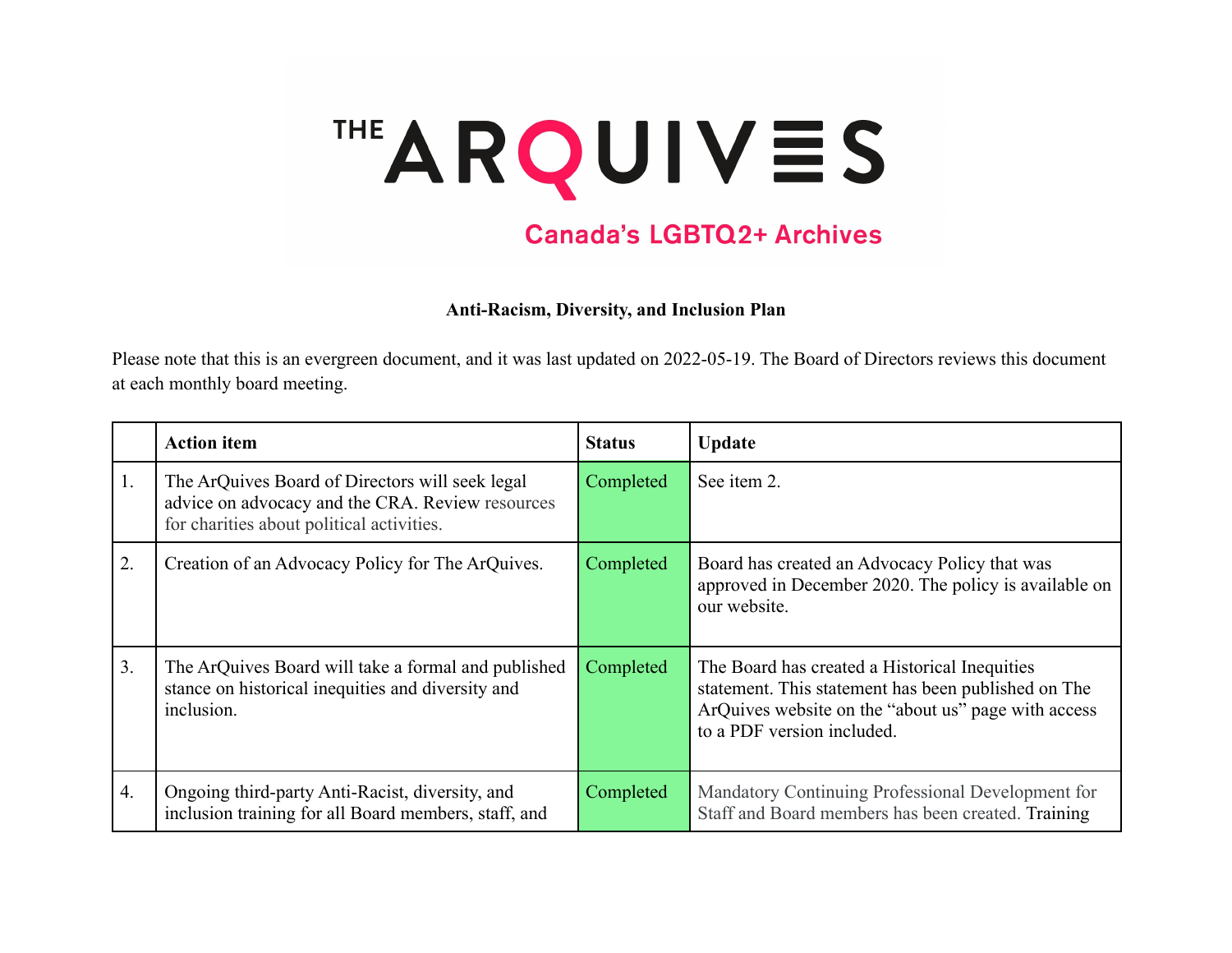|    | volunteers.                                                                                                                                                                              |                   | has been sourced and staff began training in March<br>2021. Volunteer (including Board) training will be<br>guided by the Diversity and Inclusion Committee (item<br>$12)$ .                                                                                     |
|----|------------------------------------------------------------------------------------------------------------------------------------------------------------------------------------------|-------------------|------------------------------------------------------------------------------------------------------------------------------------------------------------------------------------------------------------------------------------------------------------------|
| 5. | Better transparency regarding The ArQuives Policies<br>for volunteers and the public.                                                                                                    | Completed         | Policies related to volunteers and conflict resolution<br>have been published on the new website. Volunteers<br>now receive all updated policies via email after they<br>have been approved by the board.                                                        |
| 6. | Improve volunteer and member access to<br>communication with The ArQuives board.                                                                                                         | Complete          | A board "contact us" has been added to the website.                                                                                                                                                                                                              |
| 7. | To create space for volunteers to be able to share<br>information and communicate with each other.                                                                                       | <b>In Process</b> | The ArQuives has created an all-volunteer Basecamp<br>space for internal communication between volunteers,<br>which will open in the spring of 2022. Everyone will<br>have access and will be able to post, and it will be<br>moderated by administrative staff. |
| 8. | Give researchers, volunteers, and staff the ability to<br>self-identify.                                                                                                                 | Complete          | Intake forms for researchers, volunteers, and staff have<br>been updated or created and will be in use starting<br>when we re-open to volunteers and the public in 2021.                                                                                         |
| 9. | Create a point person to meet with people and to<br>eventually have office hours as a way of supporting<br>volunteers experiencing microaggressions or other<br>forms of discrimination. | On hold           | As most volunteering is on hold during the COVID-19<br>lockdown, this item will be worked on once there is a<br>clearer idea of reopening. The Diversity and Inclusion<br>Committee will include this item as part of their work<br>plan.                        |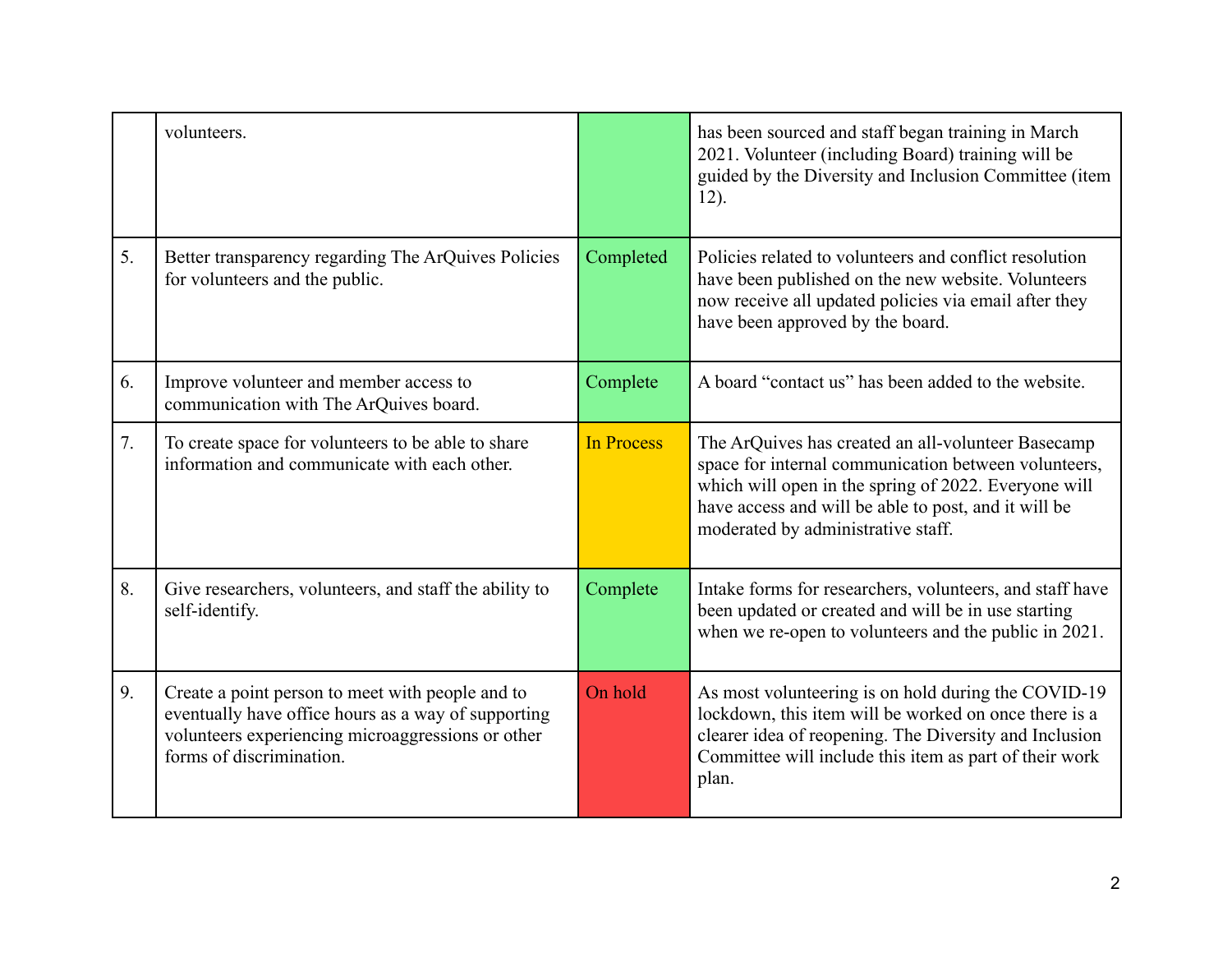| 10. | Planned initiatives for both archival projects and<br>community support for QTBIPOC communities.                                         | Ongoing    | Planning for 2021 projects has already started, and<br>partnership agreements will be put in place shortly.<br>This item will always be ongoing and will not be<br>marked as "Complete."                                                                                                                                                                                                                                          |
|-----|------------------------------------------------------------------------------------------------------------------------------------------|------------|-----------------------------------------------------------------------------------------------------------------------------------------------------------------------------------------------------------------------------------------------------------------------------------------------------------------------------------------------------------------------------------------------------------------------------------|
| 11. | Engage more staff and volunteers from<br>under-represented communities, with plans for<br>retention, recruitment, and succession.        | Ongoing    | An updated Board succession plan for 2021 was<br>started in September 2020. Call for Board Members<br>and an Interim Executive Director were made public in<br>March 2021. Formal retention, recruitment, and<br>succession planning for staff and volunteers will begin<br>in 2021. This item will always be ongoing and will not<br>be marked as "Complete."                                                                    |
| 12. | Creation of a Diversity and Inclusion Committee to<br>help guide the board in establishing training for<br>volunteers.                   | In Process | Diversity and Inclusion Committee Terms of<br>Reference have been created and will be brought<br>forward to the board in June 2022.<br>A call for committee volunteers will happen both<br>internally and externally in June 2022.<br>The Committee will meet to establish guidelines for<br>volunteer training which will begin in the summer of<br>2022 (Item 4) and appoint a point person for volunteer<br>contacts (Item 9). |
| 13. | Find additional partnerships to ensure the ongoing<br>Diversity and Inclusion of engaging new audiences,<br>membership, and collections. | Ongoing    | In early 2021, The ArQuives joined the third cohort of<br><b>Cultural Pluralism in the Arts Movement Ontario</b><br>(CPAMO) to increase our knowledge and skill base<br>around pluralistic leadership, engagement, collections,<br>membership, and programming.                                                                                                                                                                   |